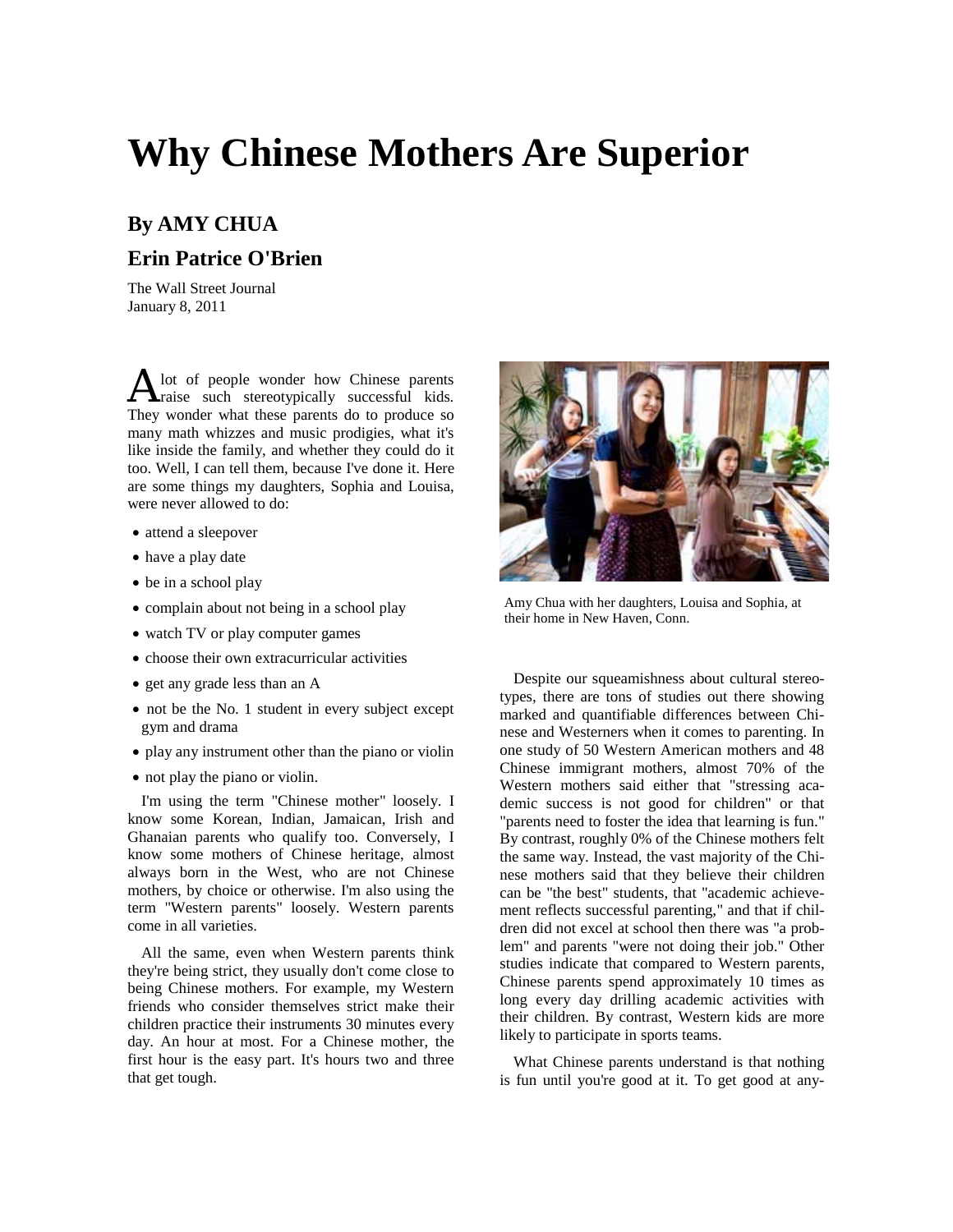thing you have to work, and children on their own never want to work, which is why it is crucial to override their preferences. This often requires fortitude on the part of the parents because the child will resist; things are always hardest at the beginning, which is where Western parents tend to give up. But if done properly, the Chinese strategy produces a virtuous circle. Tenacious practice, practice, practice is crucial for excellence; rote repetition is underrated in America. Once a child starts to excel at something - whether it's math, piano, pitching or ballet - he or she gets praise, admiration and satisfaction. This builds confidence and makes the once not-fun activity fun. This in turn makes it easier for the parent to get the child to work even more.

Chinese parents can get away with things that Western parents can't. Once when I was young maybe more than once - when I was extremely disrespectful to my mother, my father angrily called me "garbage" in our native Hokkien dialect. It worked really well. I felt terrible and deeply ashamed of what I had done. But it didn't damage my self-esteem or anything like that. I knew exactly how highly he thought of me. I didn't actually think I was worthless or feel like a piece of garbage.

As an adult, I once did the same thing to Sophia, calling her garbage in English when she acted extremely disrespectfully toward me. When I mentioned that I had done this at a dinner party, I was immediately ostracized. One guest named Marcy got so upset she broke down in tears and had to leave early. My friend Susan, the host, tried to rehabilitate me with the remaining guests.

The fact is that Chinese parents can do things that would seem unimaginable - even legally actionable - to Westerners. Chinese mothers can say to their daughters, "Hey fatty - lose some weight." By contrast, Western parents have to tiptoe around the issue, talking in terms of "health" and never ever mentioning the f-word, and their kids still end up in therapy for eating disorders and negative selfimage. (I also once heard a Western father toast his adult daughter by calling her "beautiful and incredibly competent." She later told me that made her feel like garbage.)

Chinese parents can order their kids to get straight As. Western parents can only ask their kids to try their best. Chinese parents can say, "You're lazy. All your classmates are getting ahead of you." By contrast, Western parents have to struggle with their own conflicted feelings about achievement, and try to persuade themselves that they're not disappointed about how their kids turned out.

I've thought long and hard about how Chinese parents can get away with what they do. I think there are three big differences between the Chinese and Western parental mind-sets.

First, I've noticed that Western parents are extremely anxious about their children's self-esteem. They worry about how their children will feel if they fail at something, and they constantly try to reassure their children about how good they are notwithstanding a mediocre performance on a test or at a recital. In other words, Western parents are concerned about their children's psyches. Chinese parents aren't. They assume strength, not fragility, and as a result they behave very differently.

For example, if a child comes home with an Aminus on a test, a Western parent will most likely praise the child. The Chinese mother will gasp in horror and ask what went wrong. If the child comes home with a B on the test, some Western parents will still praise the child. Other Western parents will sit their child down and express disapproval, but they will be careful not to make their child feel inadequate or insecure, and they will not call their child "stupid," "worthless" or "a disgrace." Privately, the Western parents may worry that their child does not test well or have aptitude in the subject or that there is something wrong with the curriculum and possibly the whole school. If the child's grades do not improve, they may eventually schedule a meeting with the school principal to challenge the way the subject is being taught or to call into question the teacher's credentials.

If a Chinese child gets a B - which would never happen - here would first be a screaming, hairtearing explosion. The devastated Chinese mother would then get dozens, maybe hundreds of practice tests and work through them with her child for as long as it takes to get the grade up to an A.

Chinese parents demand perfect grades because they believe that their child can get them. If their child doesn't get them, the Chinese parent assumes it's because the child didn't work hard enough. That's why the solution to substandard performance is always to excoriate, punish and shame the child. The Chinese parent believes that their child will be strong enough to take the shaming and to improve from it. (And when Chinese kids do excel, there is plenty of ego-inflating parental praise lavished in the privacy of the home.)

Second, Chinese parents believe that their kids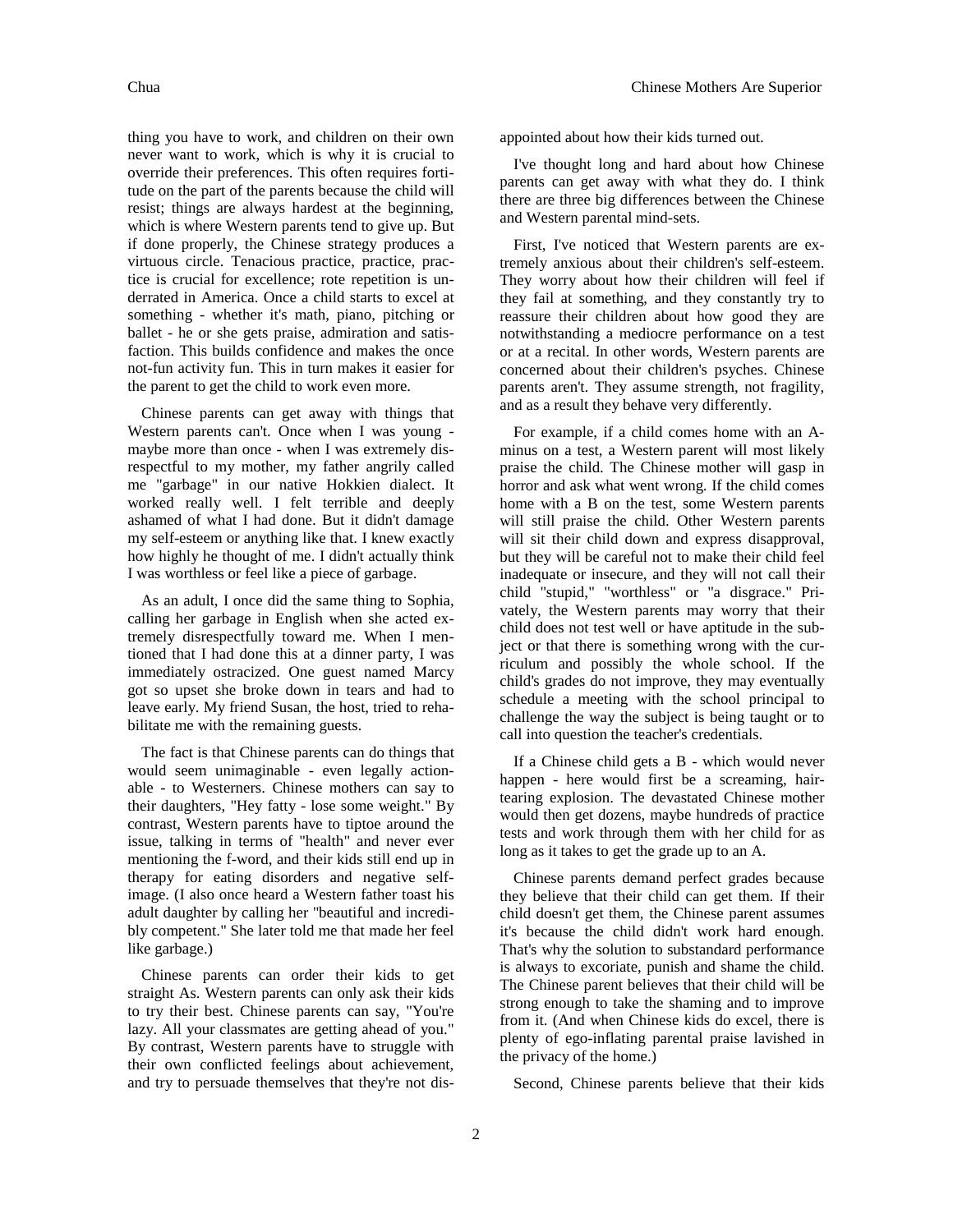Chua Chinese Mothers Are Superior

owe them everything. The reason for this is a little unclear, but it's probably a combination of Confucian filial piety and the fact that the parents have sacrificed and done so much for their children. (And it's true that Chinese mothers get in the trenches, putting in long grueling hours personally tutoring, training, interrogating and spying on their kids.) Anyway, the understanding is that Chinese children must spend their lives repaying their parents by obeying them and making them proud.

By contrast, I don't think most Westerners have the same view of children being permanently indebted to their parents. My husband, Jed, actually has the opposite view. "Children don't choose their parents," he once said to me. "They don't even choose to be born. It's parents who foist life on their kids, so it's the parents' responsibility to provide for them. Kids don't owe their parents anything. Their duty will be to their own kids." This strikes me as a terrible deal for the Western parent.

Third, Chinese parents believe that they know what is best for their children and therefore override all of their children's own desires and preferences. That's why Chinese daughters can't have boyfriends in high school and why Chinese kids can't go to sleep away camp. It's also why no Chinese kid would ever dare say to their mother, "I got a part in the school play! I'm Villager Number Six. I'll have to stay after school for rehearsal every day from 3:00 to 7:00, and I'll also need a ride on weekends." God help any Chinese kid who tried that one.

Don't get me wrong: It's not that Chinese parents don't care about their children. Just the opposite. They would give up anything for their children. It's just an entirely different parenting model.

Here's a story in favor of coercion, Chinese-style. Lulu was about 7, still playing two instruments, and working on a piano piece called "The Little White Donkey" by the French composer Jacques Ibert. The piece is really cute - you can just imagine a little donkey ambling along a country road with its master - but it's also incredibly difficult for young players because the two hands have to keep schizophrenically different rhythms.

Lulu couldn't do it. We worked on it nonstop for a week, drilling each of her hands separately, over and over. But whenever we tried putting the hands together, one always morphed into the other, and everything fell apart. Finally, the day before her lesson, Lulu announced in exasperation that she was giving up and stomped off.



From Ms. Chua's album: 'Mean me with Lulu in hotel room... with score taped to TV!'

"Get back to the piano now," I ordered.

"You can't make me."

"Oh yes, I can."

Back at the piano, Lulu made me pay. She punched, thrashed and kicked. She grabbed the music score and tore it to shreds. I taped the score back together and encased it in a plastic shield so that it could never be destroyed again. Then I hauled Lulu's dollhouse to the car and told her I'd donate it to the Salvation Army piece by piece if she didn't have "The Little White Donkey" perfect by the next day. When Lulu said, "I thought you were going to the Salvation Army, why are you still here?" I threatened her with no lunch, no dinner, no Christmas or Hanukkah presents, no birthday parties for two, three, four years. When she still kept playing it wrong, I told her she was purposely working herself into a frenzy because she was secretly afraid she couldn't do it. I told her to stop being lazy, cowardly, self-indulgent and pathetic.

Jed took me aside. He told me to stop insulting Lulu - which I wasn't even doing, I was just motivating her - and that he didn't think threatening Lulu was helpful. Also, he said, maybe Lulu really just couldn't do the technique - perhaps she didn't have the coordination yet - had I considered that possibility?

"You just don't believe in her," I accused.

"That's ridiculous," Jed said scornfully. "Of course I do."

"Sophia could play the piece when she was this age."

"But Lulu and Sophia are different people," Jed pointed out.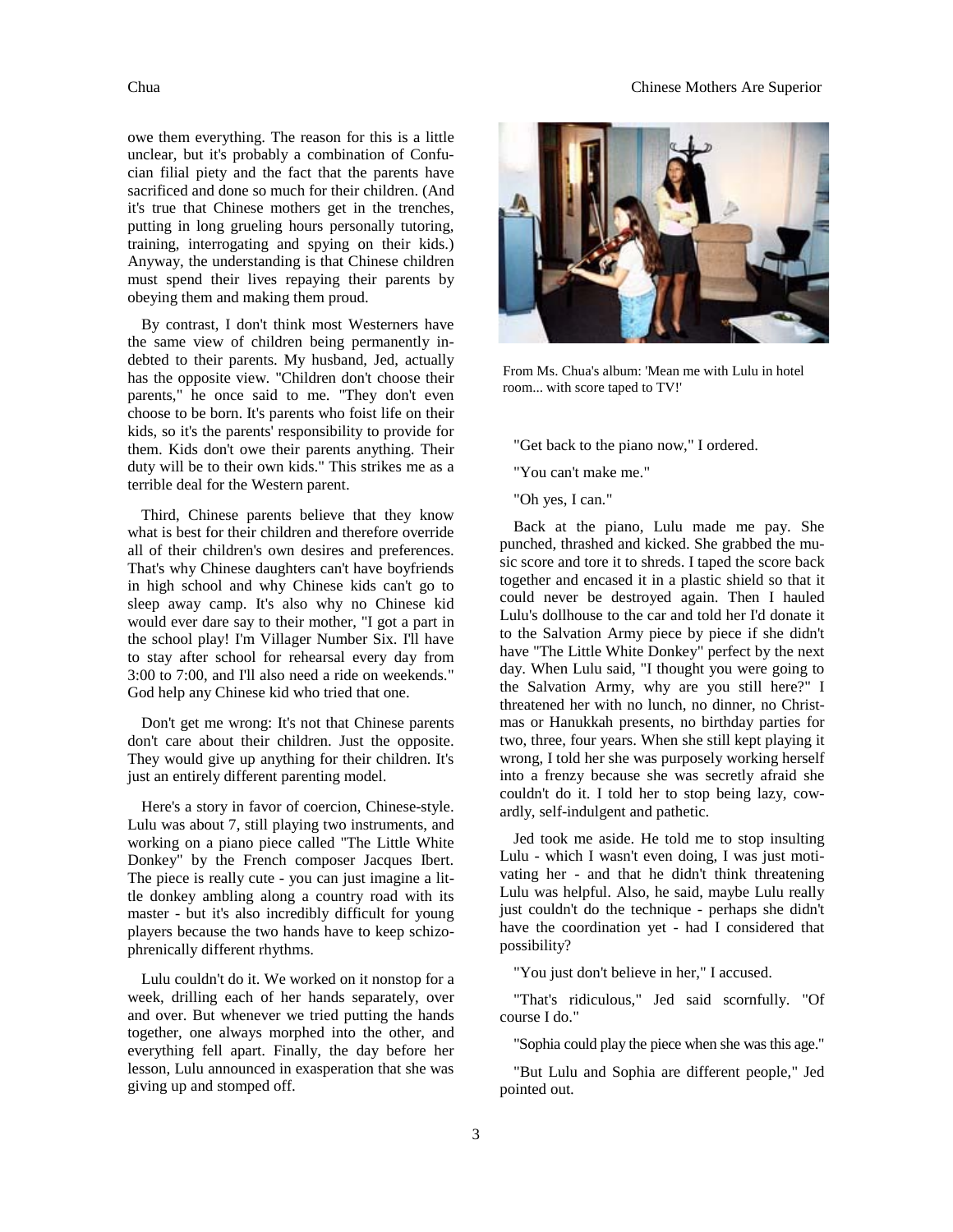

Chua family. Sophia playing at Carnegie Hall in 2007.

"Oh no, not this," I said, rolling my eyes. "Everyone is special in their special own way," I mimicked sarcastically. "Even losers are special in their own special way. Well don't worry, you don't have to lift a finger. I'm willing to put in as long as it takes, and I'm happy to be the one hated. And you can be the one they adore because you make them pancakes and take them to Yankees games."

I rolled up my sleeves and went back to Lulu. I used every weapon and tactic I could think of. We worked right through dinner into the night, and I wouldn't let Lulu get up, not for water, not even to go to the bathroom. The house became a war zone, and I lost my voice yelling, but still there seemed to be only negative progress, and even I began to have doubts.

Then, out of the blue, Lulu did it. Her hands suddenly came together - her right and left hands each doing their own imperturbable thing - just like that.

Lulu realized it the same time I did. I held my breath. She tried it tentatively again. Then she played it more confidently and faster, and still the rhythm held. A moment later, she was beaming.

"Mommy, look - it's easy!" After that, she wanted to play the piece over and over and wouldn't leave the piano. That night, she came to sleep in my bed, and we snuggled and hugged, cracking each other up. When she performed "The Little White Donkey" at a recital a few weeks later, parents came up to me and said, "What a perfect piece for Lulu—it's so spunky and so her."

Even Jed gave me credit for that one. Western

parents worry a lot about their children's selfesteem. But as a parent, one of the worst things you can do for your child's self-esteem is to let them give up. On the flip side, there's nothing better for building confidence than learning you can do something you thought you couldn't.

There are all these new books out there portraying Asian mothers as scheming, callous, overdriven people indifferent to their kids' true interests. For their part, many Chinese secretly believe that they care more about their children and are willing to sacrifice much more for them than Westerners, who seem perfectly content to let their children turn out badly. I think it's a misunderstanding on both sides. All decent parents want to do what's best for their children. The Chinese just have a totally different idea of how to do that.

Western parents try to respect their children's individuality, encouraging them to pursue their true passions, supporting their choices, and providing positive reinforcement and a nurturing environment. By contrast, the Chinese believe that the best way to protect their children is by preparing them for the future, letting them see what they're capable of, and arming them with skills, work habits and inner confidence that no one can ever take away.

Amy Chua is a professor at Yale Law School

This essay is excerpted from "*Battle Hymn of the Tiger Mother*" by Amy Chua, Penguin Press, 2011.

———————————

#### *Follow Up Essay*

# **In China, Not All Practice Tough Love**

#### by Victoria Ruan

*Some parents want their children to be creative, independent and less obsessed with test scores* 

Parenting advice in China has long stressed discipline and authority. Those lessons are reinforced in best-selling books like "Harvard Girl Liu Yiting," a how-to manual published in 2000 by the parents of a student who won a coveted spot at the Ivy League school. Among the characterbuilding exercises to which they subjected their daughter was having her hold ice cubes in her hands for long stretches.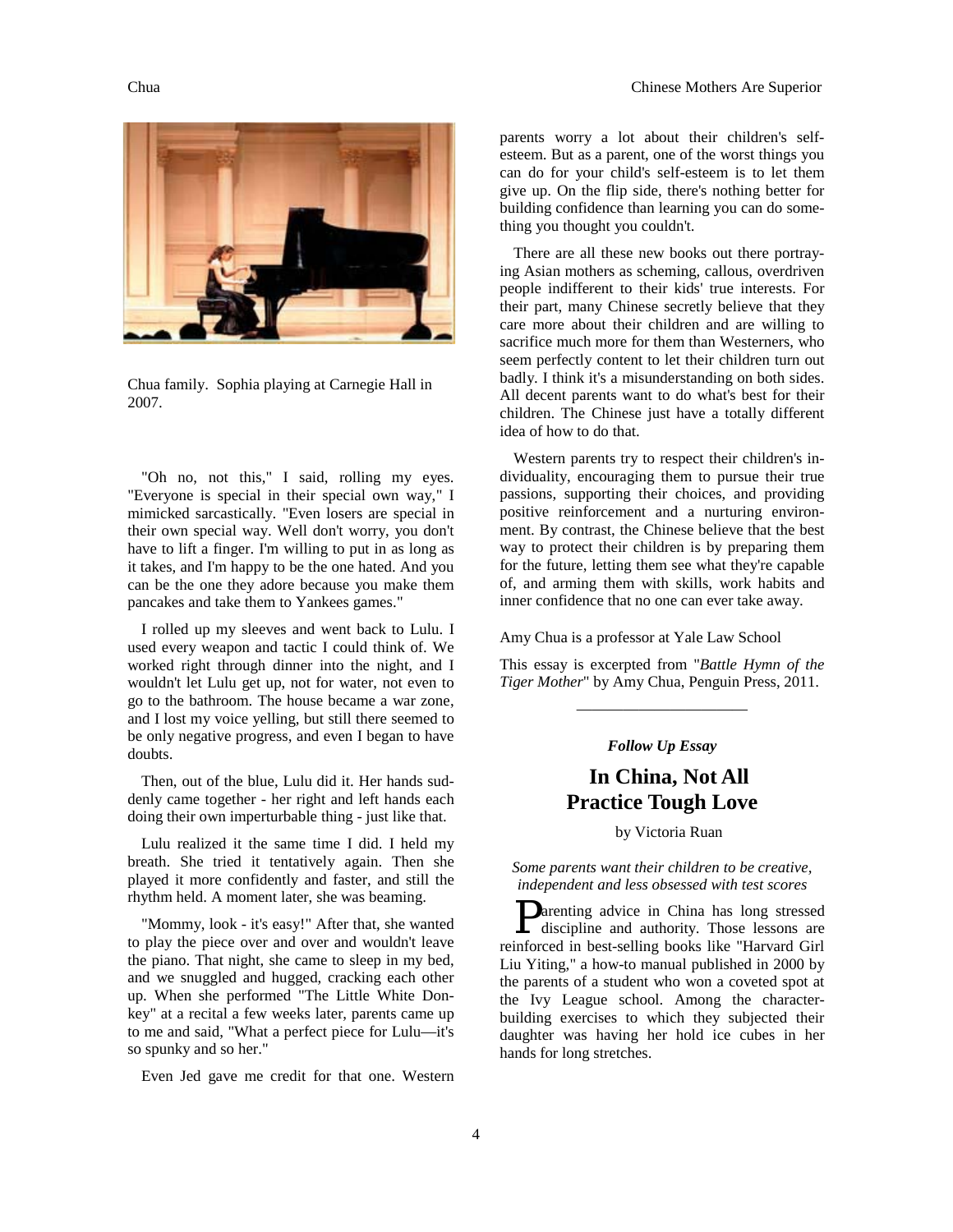In recent years, however, books that encourage parents to nurture their children's independence and confidence, as opposed to focusing exclusively on high academic achievement, have grown increasingly popular. They reflect a quiet shift in the parenting style of middle-class families, especially in China's growing cities.

The current best-selling parenting book, "A Good Mom Is Better Than a Good Teacher," by former Beijing public school teacher Yin Jianli, has sold more than two million copies since it was published in January 2009. Ms. Yin advocates listening to kids and developing their potential without forcing them to obey authority.

Chinese parents rarely question the decisions of teachers, but Ms. Yin sometimes offered to do homework for her daughter. In one case, a teacher had asked the girl to copy the same words over a dozen times one night as punishment for failing to memorize them. Ms. Yin believes that such tasks hurt children's interest in studying.

Another best-seller, "Catching Children's Sensitive Periods" by Sun Ruixue, follows a similar approach. Ms. Sun writes that she "aims to help more parents understand their kids and let every kid grow up healthily in love and freedom." It is a sequel to her 2000 book "Love and Freedom," which focused on the idea of discovering a child's "true nature," as developed by the Italian physician and education reformer Maria Montessori.

In "My Kid Is a Medium-Ranking Student," author Fang Gang stresses that children don't necessarily need the highest test scores to enjoy a happy and successful life. "Our society, to some extent, remains a society full of ranking-related prejudice," he writes. But among the students with the top test scores, he asks, "how many have kept independent thinking, creativity and their unique characteristics?"

Many readers of these books—parents in their 30s and 40s—were born during the Cultural Revolution that took place in China from 1966 to 1976. After the turmoil of that difficult period, traditional thinking about education persisted. At schools, teachers continued to evaluate students on the basis of test scores and how closely they followed instructions. As China has gradually opened up to the world, however, Western ideas about education have spread, and many parents have started to question the traditional approach.

Now, most of the best-selling parenting books

listed on Dangdang.com, China's largest online book retailer, are written by authors from outside of mainland China, including South Korea, the U.S., Taiwan, Japan, Germany and the U.K. American imports on the list include John Gray's "Children Are From Heaven: Positive Parenting Skills for Raising Cooperative, Confident and Compassionate Children," and "How To Talk So Kids Will Listen & Listen So Kids Will Talk," by Adele Faber and Elaine Mazlish.

Another best seller, "One Must Not Fail in the Enterprise of Being a Father," is co-written by Alex Xu, an American businessman who was born in China's countryside and later received his master's degree in the U.S., and his daughter Ashley Xu, who was born and educated in the U.S. Mr. Xu, who runs a hotel chain in China and heads several other multinational companies, urges parents to ease the burden of their children's studies and to choose supplementary after-school activities based on their children's interests rather than on their own ambitions for them.

Mr. Xu encouraged his daughter Ashley to be "as confident as a foreign kid," resisting the traditional Chinese emphasis on quiet deference to authority. Children shouldn't be arrogant, he says, but they also shouldn't be "overly modest."

#### *Follow Up Essay*

———————————

## **Are US Parents Too Soft?**

By John J. Edwards III and Erin Patrice O'Brien

How do we motivate our children to succeed in school, and in life? It's a fundamental question that animates every parent's juggle, and there are as many answers as there are families. Amy Chua, author of the new book "Battle Hymn of the Tiger Mother," shares her own forceful, unyielding answer in an excerpt published in Saturday's Review section.

Near the beginning, Ms. Chua writes, "Here are some things my daughters, Sophia and Louisa, were never allowed to do:

- attend a sleepover
- have a playdate
- be in a school play
- complain about not being in a school play
- watch TV or play computer games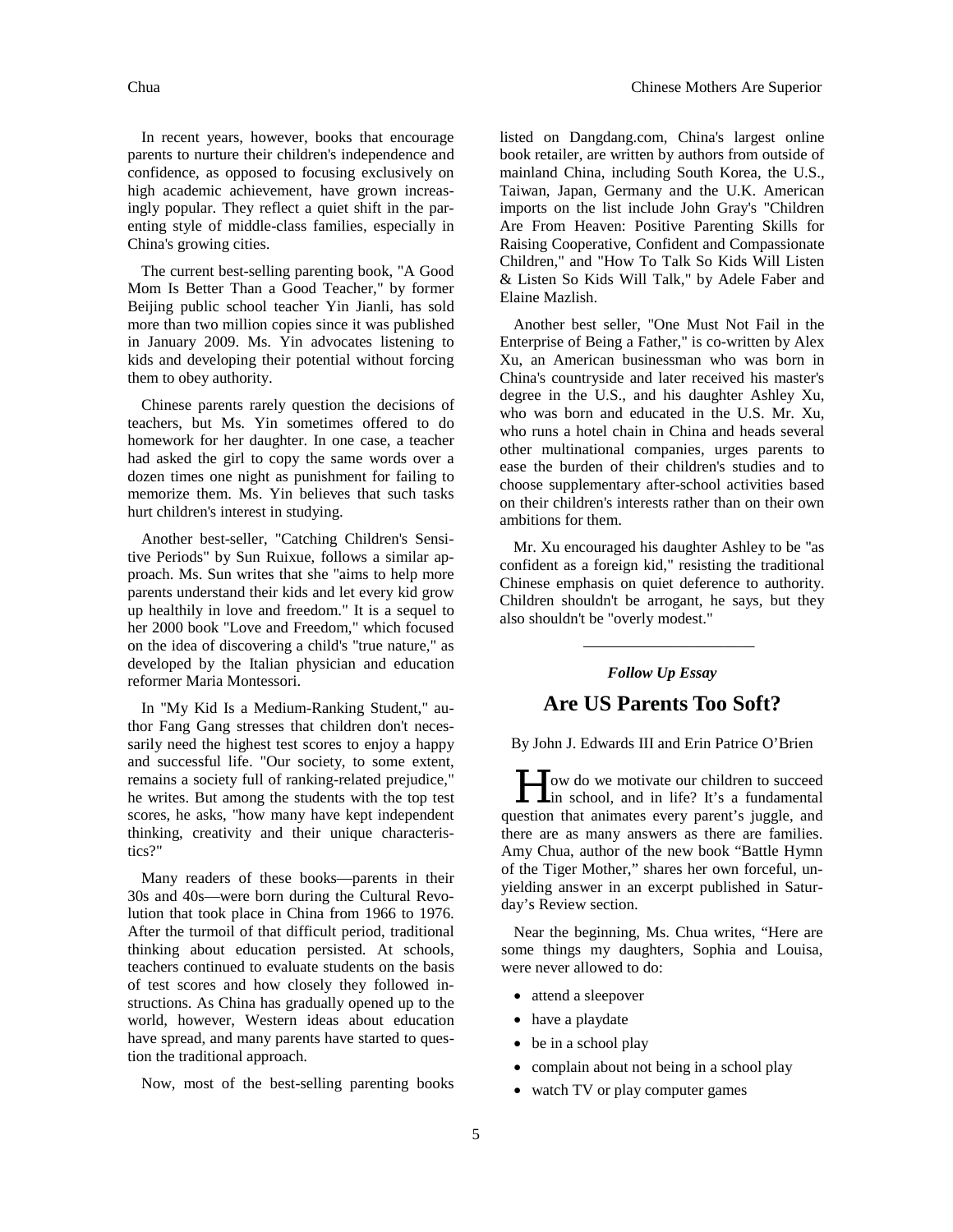- choose their own extracurricular activities
- get any grade less than an A
- not be the No. 1 student in every subject except gym and drama
- play any instrument other than the piano or violin
- not play the piano or violin."

Ms. Chua says that being a "Chinese mother" doesn't require being Chinese, but it does require ignoring most of what parenting has come to mean in upper-middle-class Western societies. Where Western parents obsess over a child's self-esteem and couch criticism in only the most oblique and supportive terms, Chinese parents "assume strength, not fragility," and thus deploy insults and pressure with abandon.

"Chinese mothers can say to their daughters, 'Hey fatty—lose some weight,' " Ms. Chua writes. "By contrast, Western parents have to tiptoe around the issue, talking in terms of 'health' and never ever mentioning the f-word, and their kids still end up in therapy for eating disorders and negative selfimage." (Interestingly, in China, books that encourage parents to nurture their children's independence and confidence, as opposed to focusing exclusively on high academic achievement, have grown increasingly popular, as we've posted about before.)

A centerpiece of Ms. Chua's excerpt is her tale of teaching her daughter Louisa, known as Lulu, to play a difficult piano piece at age 7. Lulu struggles with the different rhythms required for each hand in the piece, finally tearing up the sheet music in frustration; Ms. Chua tapes it together, laminates it and forces Lulu back to the keyboard. As the battle rages, she eventually tells Lulu "to stop being lazy, cowardly, self-indulgent and pathetic," which draws a gentle rebuke from the Western parent in her own household, her husband, Jed. Ms. Chua, undeterred, goes back to work on Lulu, through dinner and into the night, with no water or bathroom breaks. Finally, Lulu succeeds, leading to a joyful, snuggly night at home and, weeks later, a brilliant recital performance.

In sharp contrast to Ms. Chua's philosophy is the cult hit documentary "Race to Nowhere," made by a parent, Vicki Abeles, who was prompted to shoot the film after her daughter started having stressrelated stomachaches. The book features boys who take leaves from high school because of the intense pressures, girls who suffer stress-induced insomnia and other maladies, and rampant cheating, as students struggle to keep up, according to a New York Times feature about the film. "When success is defined by high grades, test scores, trophies," a child psychologist says in the film, "we know that we end up with unprepared, disengaged, exhausted and ultimately unhealthy kids. "

My wife's and my own experience with our 9 year-old daughter and 6-year-old son is between the extremes, for now. We encourage academic achievement (and I chafe at the current pedagogical practice of not correcting our first-grader's spelling), but we're hardly taskmasters for perfection. And when our son, who has showed early promise at tennis, got tired of formal lessons, we let him drop them rather than, say, call him lazy, cowardly, self-indulgent and pathetic.

> **Review of Amy Chua's**  *Battle Hymn of the Tiger Mother WSJ January 11, 2011*

——————————

## **Home Truths, Marching On**

*No play dates, no TV. Then a 13-year-old rebels.* 

#### By CLARE MCHUGH

There's nothing like parenting for uncovering our most deeply held beliefs. In general conversation with friends, plenty of us exercise a certain liberal-mindedness, a flexibility of perspective that eases social intercourse. Why alienate pals by lecturing them on the need to be more detailoriented, or frugal, or neat? At work it's rarely smart to tell colleagues that their thinking is sloppy or dull, even if it is.

But this self-restraint goes out the window when we are confronted with our own teenage offspring. With them we do not hesitate to pontificate on everyday virtues, every day. We extol the benefits of doing homework and studying for tests. We pass on our hard-won nuggets of wisdom to the people we most love in the world. And how do these people react? They roll their eyes.

Asian parents are renowned not only for attempting to steer their children in the right direction but also for exerting such impressive control over them that young Asians excel in almost every area of worthwhile endeavor. Can we all learn from this example? Can we move from merely spouting off to shaping prodigies? Can we get our children to